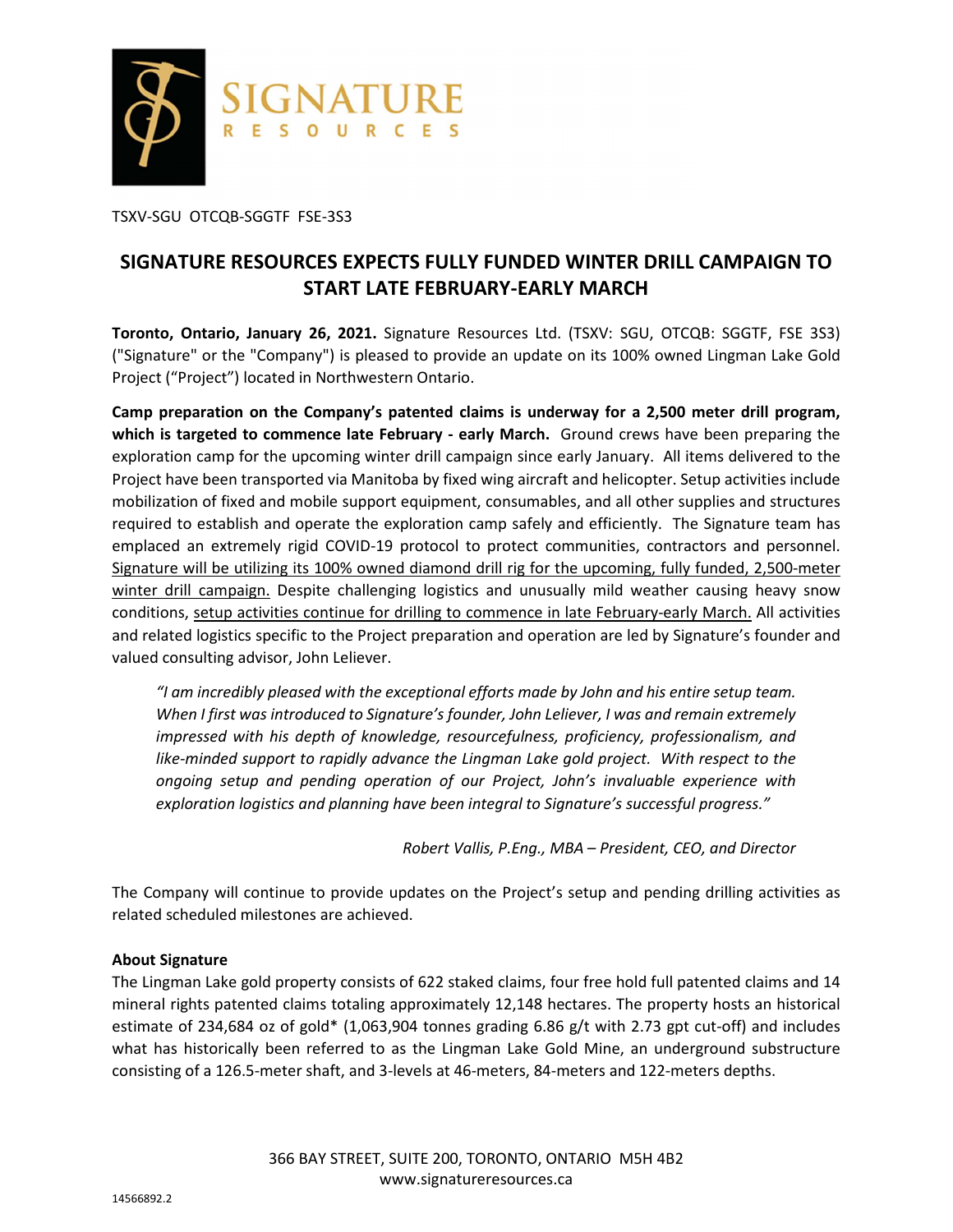

## TSXV-SGU OTCQB-SGGTF FSE-3S3

\*This historical resource estimate is based on prior data and reports obtained and prepared by previous operators, and information provided by governmental authorities. A Qualified Person has not done sufficient work to verify the classification of the mineral resource estimates in accordance with current CIM categories. The Company is not treating the historical estimate as a current NI 43-101 mineral resource estimate. Establishing a current mineral resource estimate on the Lingman Lake deposit will require further evaluation, which the Company and its consultants intend to complete in due course. Additional information regarding historical resource estimates is available in the technical report entitled, "Technical Report on the Lingman Lake Gold Property" dated January 31, 2020, prepared by John M. Siriunas, P.Eng. and Walter Hanych, P.Geo., available on the Company's SEDAR profile at www.sedar.com To find out more about Signature Resources Limited, visit our website at www.signatureresources.ca , or contact:

Jonathan Held Chief Financial Officer 416-270-9566

#### **Cautionary Notes**

### **Neither TSX Venture Exchange nor its Regulation Services Provider (as that term is defined in the policies of the TSX Venture Exchange) accepts responsibility for the adequacy or accuracy of this news release.**

*This news release contains forward-looking statements which are not statements of historical fact. Forward-looking statements include estimates and statements that describe the Company's future plans, objectives or goals, including words to the effect that the Company or management expects a stated condition or result to occur. Forward-looking statements may be identified by such terms as "believes", "anticipates", "expects", "estimates", "may", "could", "would", "will", or "plan". Since forward-looking statements are based on assumptions and address future events and conditions, by their very nature they involve inherent risks and uncertainties. Although these statements are based on information currently available to the Company, the Company provides no assurance that actual results will meet management's expectations. Risks, uncertainties and other factors involved with forward-looking information could cause actual events, results, performance, prospects and opportunities to differ materially from those expressed or implied by such forward-looking information. Forward looking information in this news release includes, but is not limited to, the start date of the drilling campaign, the completion of site preparation, the Company's objectives, goals or future plans, statements, exploration results, potential mineralization, the estimation of mineral resources, exploration and mine development plans, timing of the commencement of operations and estimates of market conditions. Factors that could cause actual results to differ materially from such forward-looking information include, but are not limited to changes in general economic and financial market conditions, failure to identify mineral resources, failure to convert estimated mineral resources to reserves, the inability to complete a feasibility study which recommends a production decision, the preliminary nature of metallurgical test results, delays in obtaining or failures to obtain required governmental, environmental or other project approvals, political risks, inability to fulfill the duty to accommodate First Nations and other indigenous peoples, uncertainties relating to the availability and costs of financing needed in the future, changes in equity markets, inflation, changes in exchange rates, fluctuations in commodity prices, delays in the development of projects, capital and operating costs varying significantly from estimates and the other risks involved in the mineral exploration and development industry, and those risks set out in the Company's public documents filed on SEDAR. Although the Company believes that the assumptions and factors used in preparing the forward-looking information in this news release are reasonable, undue reliance should not be placed on such information,* 

> 366 BAY STREET, SUITE 200, TORONTO, ONTARIO M5H 4B2 www.signatureresources.ca